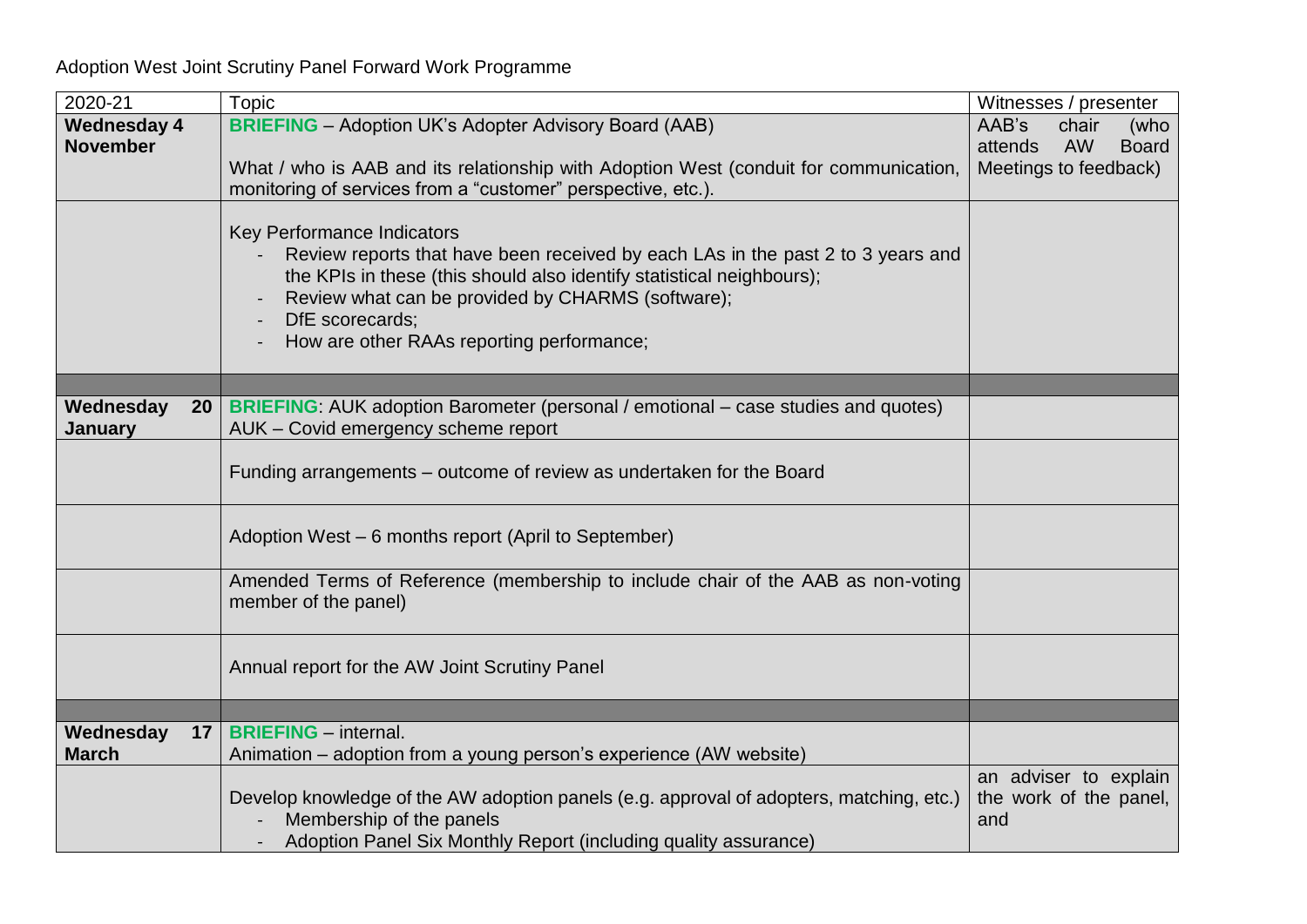|                                                                                   |                                                                                                                                                                                                                                                                                                                                                                                                                                                               | a panel member to talk |
|-----------------------------------------------------------------------------------|---------------------------------------------------------------------------------------------------------------------------------------------------------------------------------------------------------------------------------------------------------------------------------------------------------------------------------------------------------------------------------------------------------------------------------------------------------------|------------------------|
|                                                                                   |                                                                                                                                                                                                                                                                                                                                                                                                                                                               | about experience.      |
|                                                                                   | Recruitment of adopters / adopter sufficiency (Q3 data)<br>feedback and "lessons learnt" from national campaign (currently planned for<br>September 2020);<br>current number of adopters for AW and "anticipated demand"<br>how AW does recruit and assess potential adopting families, and how the "supply"<br>matches "demand".                                                                                                                             |                        |
|                                                                                   | Service / Covid-19 update                                                                                                                                                                                                                                                                                                                                                                                                                                     |                        |
|                                                                                   | To receive a verbal update on work under current restrictions (and impact) but also plans<br>for "recovery" - including areas considered for changes in ways of working (e.g. better use<br>of technology, virtual meetings avoiding the need for childcare, etc.) and aspirations for<br>Adoption West for the year ahead.                                                                                                                                   |                        |
|                                                                                   | Review the work of the joint scrutiny panel - lessons learnt and legacy (pre 2021 elections)<br>Finalise annual report                                                                                                                                                                                                                                                                                                                                        | n/a                    |
| 2021-22                                                                           |                                                                                                                                                                                                                                                                                                                                                                                                                                                               |                        |
| Wednesday<br><b>July 2021</b>                                                     | 14   BRIEFING – Adoption from an adopter's perspective - focusing on adoption support                                                                                                                                                                                                                                                                                                                                                                         | Adopters               |
|                                                                                   | Meet the chairman of the Adoption West board                                                                                                                                                                                                                                                                                                                                                                                                                  |                        |
| $NB - to remain$<br>single substantive<br>item to allow time<br>for consideration | Adoption support - delving deeper into what is meant by "Adoption Support"<br>and develop understanding of the ASF (Adoption Support Fund)<br>Regarding the ASF:<br>Process to apply (including criteria / what can be applied for)<br>Issues raised by adopters and Adoption Agencies regarding year-on-year funding<br>Adoption UK's review of the covid emergency scheme (and any update from<br>$\blacksquare$<br>government since)<br>regarding support: |                        |
|                                                                                   |                                                                                                                                                                                                                                                                                                                                                                                                                                                               |                        |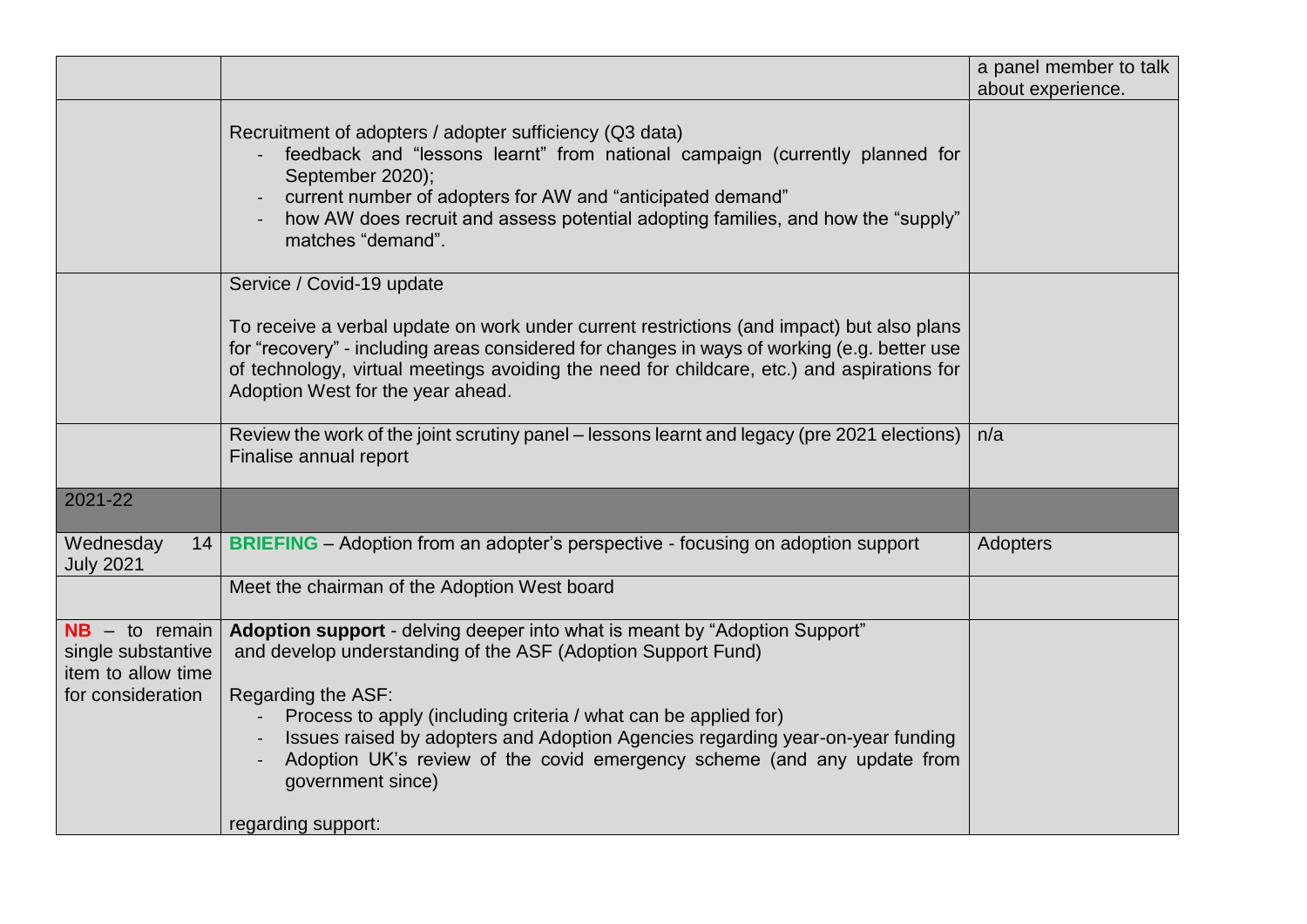|                                                                                 | National blueprint for adoption support - how does AW compare (internal review<br>taking place from February 2021)<br>Is there any support that is mandatory?<br>Overall support offered by AW showing universal support / on-demand<br>Funding of support (and monitoring of spend and efficiency)<br>Evaluation of need – how are adoptive families consulted / any other evaluation<br>The development of "early support" (priority for AW mentioned at the May 2020<br>meeting) |                                            |
|---------------------------------------------------------------------------------|-------------------------------------------------------------------------------------------------------------------------------------------------------------------------------------------------------------------------------------------------------------------------------------------------------------------------------------------------------------------------------------------------------------------------------------------------------------------------------------|--------------------------------------------|
|                                                                                 | Adoption West - 6 months report (October to March)                                                                                                                                                                                                                                                                                                                                                                                                                                  |                                            |
| Wednesday 20<br>October 2021<br>(was 13 October)                                | <b>BRIEFING</b> – adoption from an adopter's perspective – focusing on the process to become<br>an adopter.                                                                                                                                                                                                                                                                                                                                                                         | Adopters                                   |
|                                                                                 | <b>Adoption process</b><br>The adoption process for the child (from a child being identified as "at risk", being removed,<br>being in care, etc. all the way to the adoption order). If possible, a diagram showing the<br>process and the different decision-making stages (and decision makers).<br>- AW's animation "I am Tia"<br>The adoption process for adopters – expanding on something like this<br>https://www.first4adoption.org.uk/the-adoption-process/                | Adoption social worker<br>/ Legal Services |
|                                                                                 | Adoption UK Barometer 2021 (should be published in September)<br>NB focus on support for adolescent and young adults (key issue from Adoption Barometer<br>2020 as identified at January 2021 meeting)                                                                                                                                                                                                                                                                              |                                            |
|                                                                                 | Covid impact<br>Update on review of virtual / in person meetings for adoption panels (as per March 2021<br>meeting)                                                                                                                                                                                                                                                                                                                                                                 |                                            |
|                                                                                 | Finalise scrutiny panel's annual report                                                                                                                                                                                                                                                                                                                                                                                                                                             |                                            |
| Wednesday 12<br>January 2022<br>TO BE<br><b>RESCHEDULED</b><br>in February 2022 | <b>BRIEFING</b> - National Adoption Strategy<br>Evaluation of RAAs - should come out September / November 2021<br>Already 4 reports published as at 01.03.2021 DfE - Evaluation of regional adoption<br>agencies - GOV.UK (www.gov.uk)                                                                                                                                                                                                                                              |                                            |
|                                                                                 | Update / progress on the AW development plan                                                                                                                                                                                                                                                                                                                                                                                                                                        |                                            |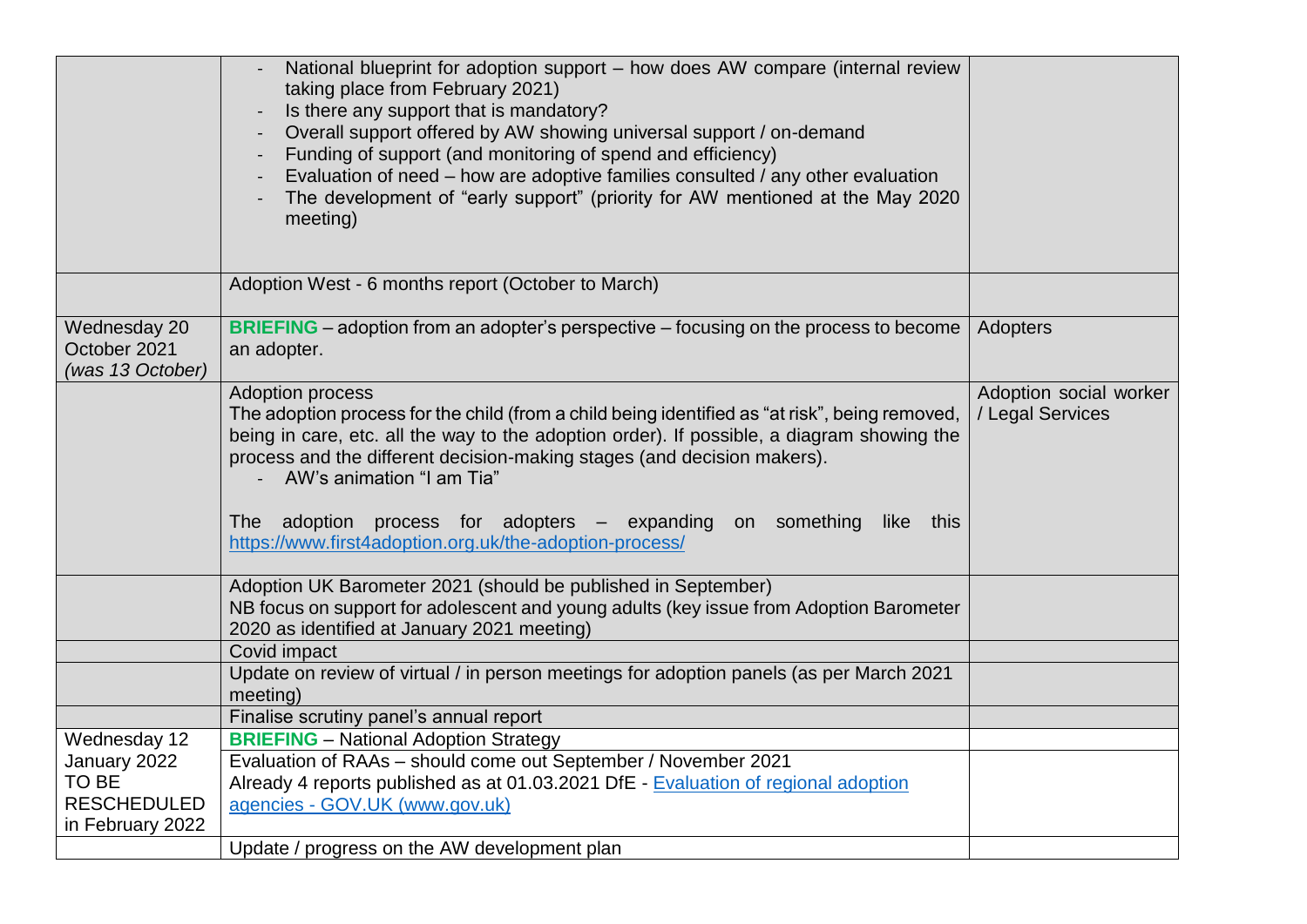|                                             | [NB may be superseded by update on chosen KPIs]                                                                                                                                                                                                                                                                                       |  |
|---------------------------------------------|---------------------------------------------------------------------------------------------------------------------------------------------------------------------------------------------------------------------------------------------------------------------------------------------------------------------------------------|--|
|                                             | Adoption West – long term vision (may be in 6 months report)<br>Permanency planning - progress and plans                                                                                                                                                                                                                              |  |
|                                             | Annual review of terms of reference (last reviewed 20 January 2021)                                                                                                                                                                                                                                                                   |  |
|                                             | Update on arrangements / work to date with all 6 local authorities to "co-ordinate" reporting<br>on adoption                                                                                                                                                                                                                          |  |
|                                             | Adoption West - 6 months report (April to September)                                                                                                                                                                                                                                                                                  |  |
|                                             | quarterly performance report Q3 (October-December)                                                                                                                                                                                                                                                                                    |  |
|                                             | For the panel to annually consider the Adoption Panel Six Monthly report (if possible 2<br>reports):                                                                                                                                                                                                                                  |  |
|                                             | a. review progress from AW in ensuring consistency across the 6 areas in terms of<br>quality of reports to adoption panels: CPRs (child Permanence Report), PARs<br>(Prospective Adopter's Report) and APRs (Adoption Placement Report) using<br>feedback from adoption panels' chairs;                                               |  |
|                                             | b. monitor the provision and attendance rate of training for panel members as well as<br>social workers writing and presenting reports for adoption panel;                                                                                                                                                                            |  |
|                                             | c. monitor the sufficiency of membership of the panel, in terms of numbers overall for<br>each "category", number for specific roles (chair and vice-chair) and the level of<br>diversity aimed for by Adoption West [and linked to that any recruitment exercise –<br>if required]                                                   |  |
|                                             | Timing of this should match the Adoption Panel Six Monthly Report (April-September and<br>October-March)                                                                                                                                                                                                                              |  |
| Wednesday 6<br>April 2022<br>(was 13 April) | Annual review - Recruitment of adopters / adopter sufficiency<br>current number of adopters for AW and "anticipated demand" - Quarter x Data<br>AW performance in recruitment of adopters compared to national (Coraml stats)<br>how the "supply" matches "demand" (e.g. sibling adopters, older child adopter, BME<br>adopter, etc.) |  |